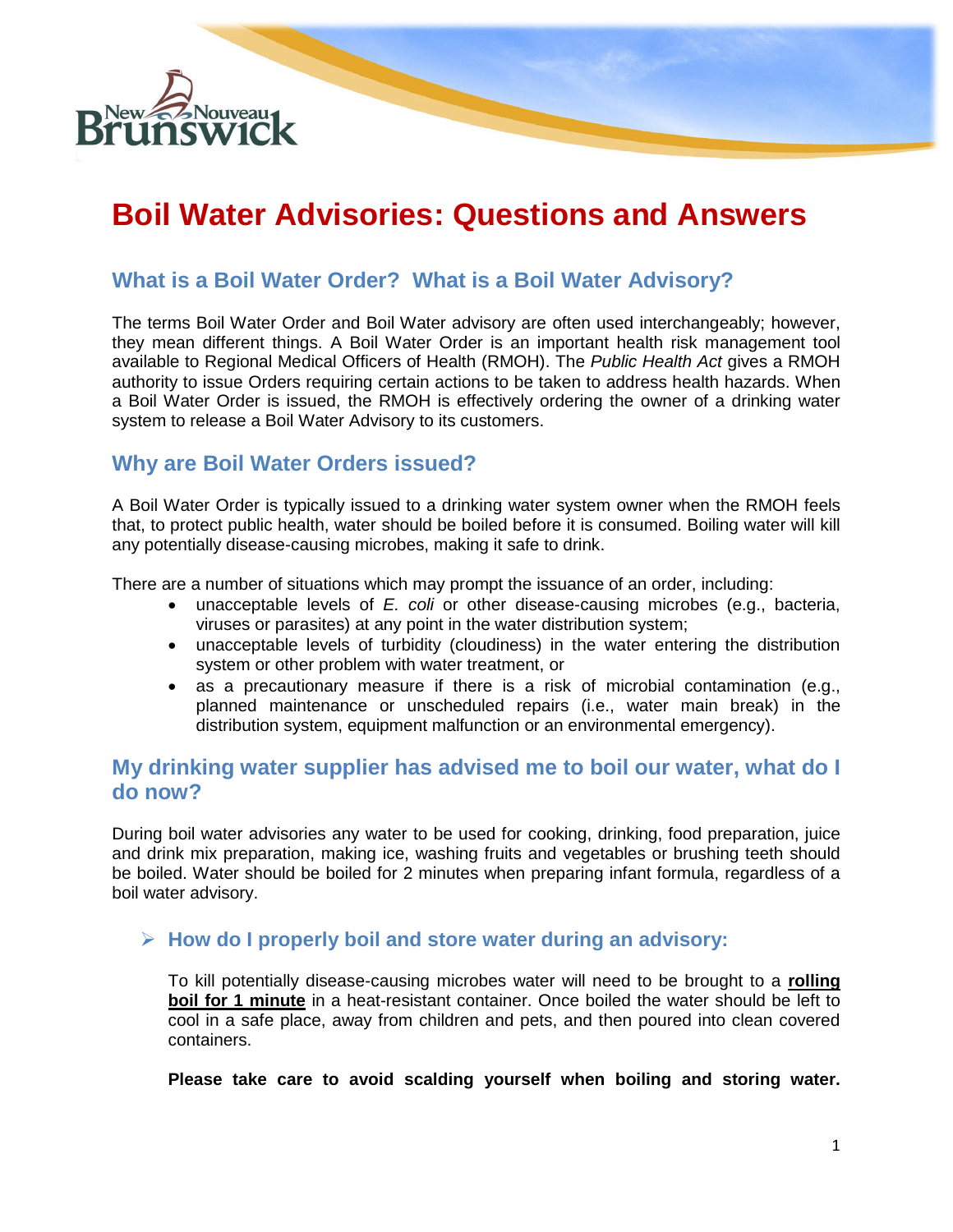#### **Can I use my electric kettle or microwave to boil water?**

An electric kettle can be used as long as it does not have an automatic shut-off, as it may not boil water for a full minute. A microwave can also be used to boil water; however, a glass rod or wooden or plastic stir stick should be placed in the container to prevent super-heating the water, which could explode when bumped or otherwise disturbed. Super-heated water occurs when water has been heated above its boiling point without steam forming.

#### **What else should I do?**

Dispose of all ice cubes, infant formula, juice and other drinks, and anything else made with possibly contaminated tap water before the boil water advisory. Do not thaw frozen food in tap water. All home canning and beer/wine making should be postponed until after the boil advisory has been lifted.

In most situations, it is not necessary to boil water used for household purposes such as bathing, showing, laundry or washing dishes. Adults, adolescents and older children may bathe, shower or wash provided no water is swallowed. Toddlers, infants and immunocompromised individuals should only be sponge bathed during boil water advisories to avoid accidental ingestion. Hands can continue to be washed using tap water and a proper handwashing technique that includes rubbing all parts of the hands with soap and warm water for a minimum of 20 seconds.

#### *Please note the Department of Health may impose additional precautions and instructions during boil water advisories.*

# **I have a water treatment device in my home; do I still need to boil my drinking water?**

**Yes**. If the device is designed to improve the taste, odour or chemical quality of the water, such as activated carbon filters or water softeners, it is still necessary to boil the water. It may be possible to continue to use devices designed to disinfect the water, such as UV lights, as an alternative to boiling. However, depending on the reason for the boil water advisory, the water quality may have changed. If the water is discolored or cloudy it is recommended to boil the water as these devices may not function as intended

### **How long will the boil water advisory last?**

The boil water advisory will remain in effect until the RMOH determines that the conditions creating the need for the advisory have been resolved and the water supply is safe. All precautions and special instructions should be followed until the boil water advisory has been lifted. The owner of the water system should notify you when it is safe to return to normal water use.

### **What do I do when the boil water advisory is lifted?**

After the boil water advisory has been lifted:

 Flush out your water pipes to ensure the water is safe before using. To do this, turn on the cold water tap at all faucets and run the water until you feel a change in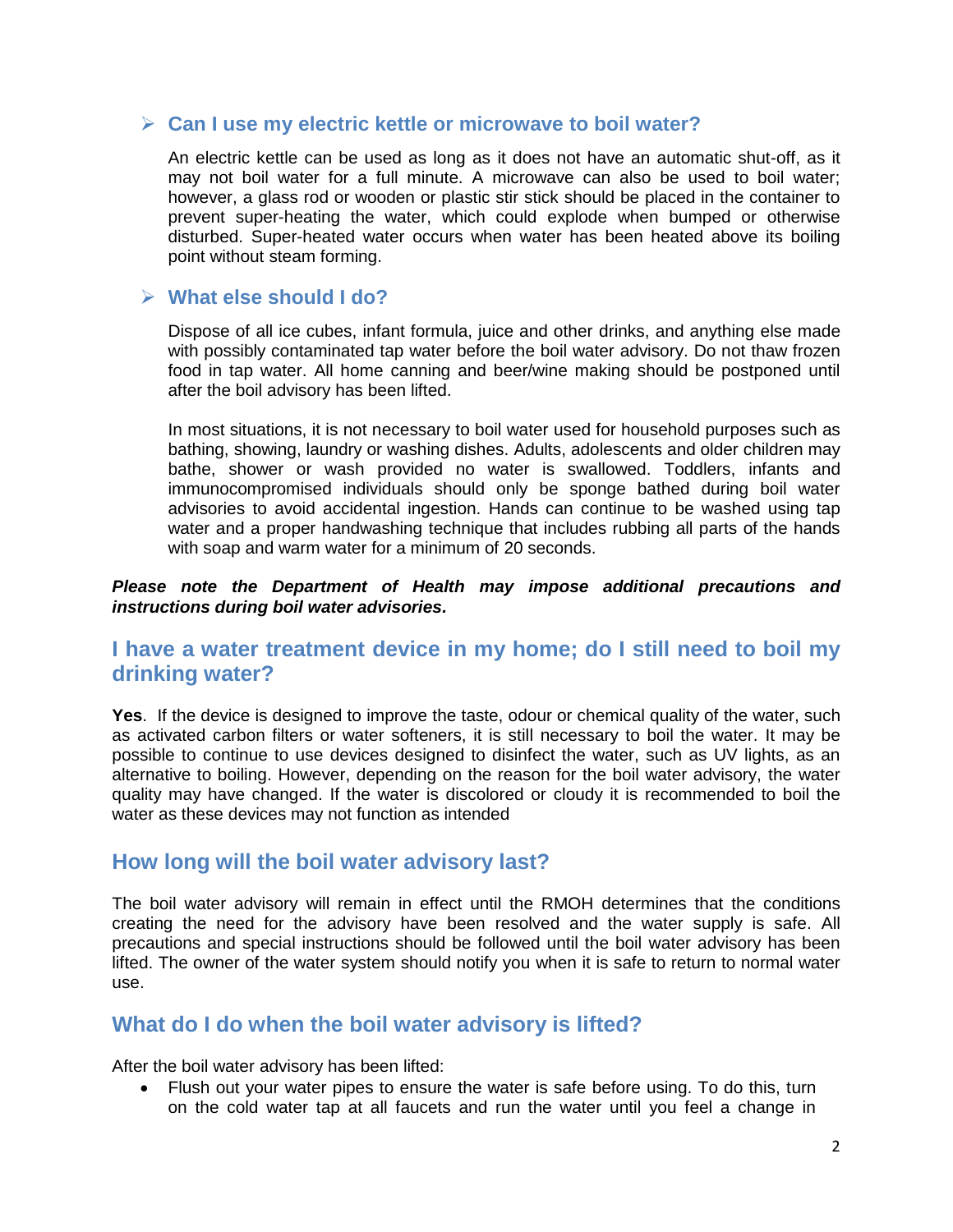temperature (i.e. the water gets noticeably colder), which can take several minutes. You should begin with the faucet that is highest up in your home or building and make your way to the bottom turning on all faucets.

- Run water softeners through a regeneration cycle (follow manufacturer's directions).
- Drain and refill hot water tanks set below 45°C/110°F (normal setting is 60°C/140°F). For more information on hot water tank settings please see the NB Power link at the end.
- Remove and clean all screens and aerators on taps.
- Replace any water filters in water treatment devices following the manufactures instructions.

#### *Any other directions provided by the Department of Health or water utility / system owner should be followed.*

## **What about commercial businesses and public establishments?**

Boil water advisories apply to all commercial businesses (e.g., restaurants, grocery stores, food processing facilities, dental and medical offices, etc.) and public establishments (e.g., hospitals, schools, arenas, pools, community centres, gyms, child care facilities, care homes, etc.) that are connected to the water supply for which the advisory applies. During a boil water advisory commercial businesses and public establishments must follow the conditions below:

- An alternative safe water source (e.g., boiled or bottled water) is used for all food and drink prep and given to customers/clients as drinking water.
- Signs are posted at all sinks, drinking fountains and washrooms advising customers/clients and employees not to drink tap water.
- Disconnect or shut down all beverage dispensers and fountains as well as spray and mist hoses (e.g., grocery store fruit and vegetable sprinkler system) and any other food prep equipment that is directly connected to tap water lines. This includes all carbonated drink dispensers, slush and other iced drink machines, ice cream machines, ice machines and any other drink machines.
- Dispose of any recently made ice, drinks and uncooked food and disinfect all containers prior to reuse.
- All dishes, utensils and glassware potentially contaminated prior to the boil water advisory must be disinfected.
- Do not thaw frozen food in tap water.
- All staff must regularly wash their hands using approved hand washing procedures submitted under Section 6(1)(o) of the *Food Premises Regulation*.
- Post signs warning people not to swallow shower water in public facilities (e.g., gyms, pools and studios). In facilities with an increased risk of shower water being swallowed (e.g., child care and special care establishments), the showers should be shut down.
- Dishes must be sanitized by washing in a commercial dishwasher that has a hot water cycle of 82°C or higher. If dishes are to be washed manually a sanitizing solution must be used. The dishes must be left to air dry and are not to be rinsed with tap water.

#### *Please note the Department of Health may impose additional precautions and instructions during boil water advisories.*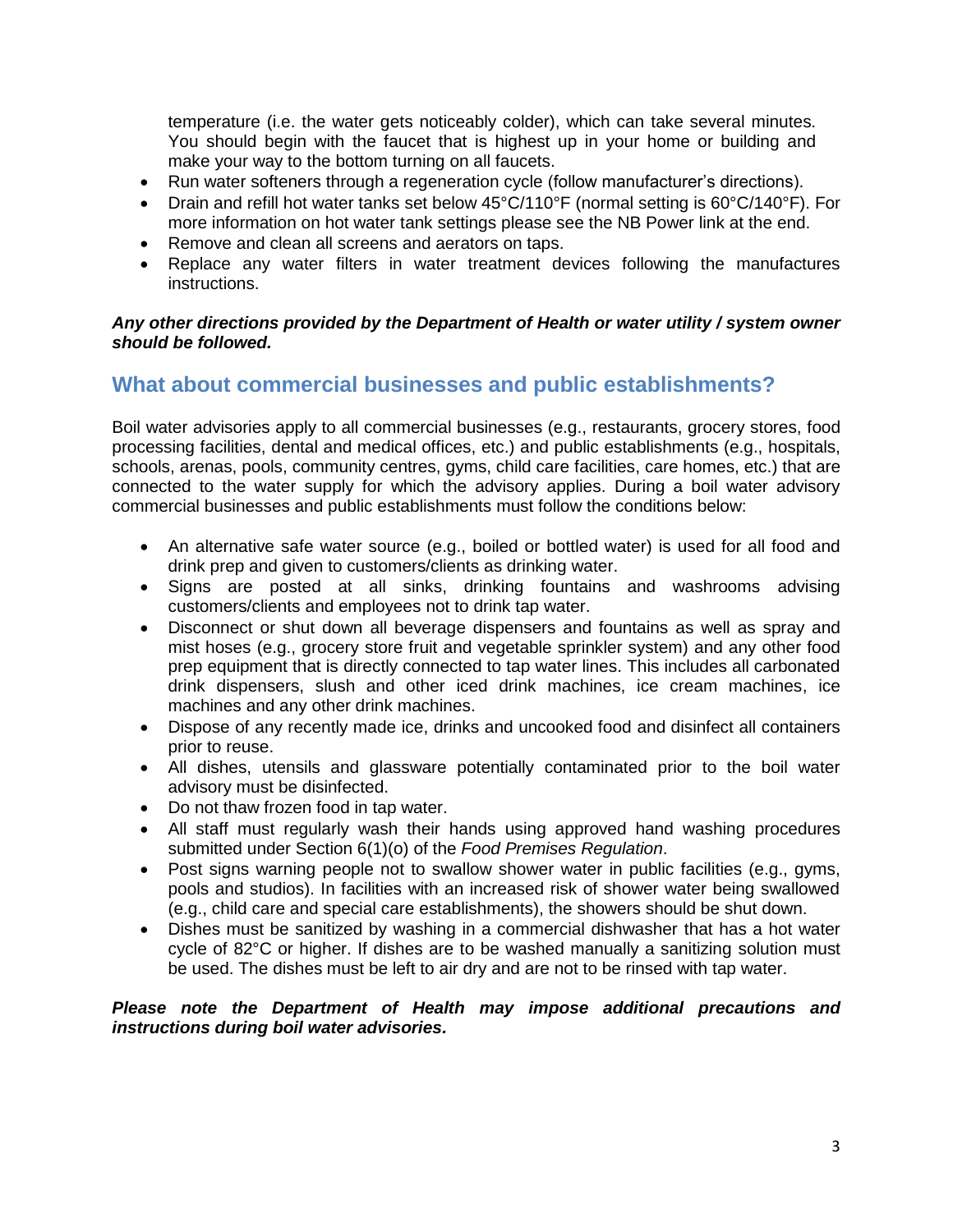# **Can coffee machines still be used?**

Commercial coffee machines, steeped tea brewers and hot water towers directly connected to tap water lines can be used during boil water advisories provided the following conditions are met:

- Water is *thermostatically* maintained at a temperature of at least 75°C (167°F). If equipment cannot *thermostatically* maintain the product at a temperature of at least 75°C, the product is not to be served.
- Temperature readings are taken every 2 hours with a metal stem probe thermometer and recorded. Records must be available to Public Health Inspectors upon request.
- The temperature of the water is verified using a metal stem probe thermometer by running a full batch and taking the temperature at a point below the funnel when the decanter is half full. The minimum temperature must reach 70°C (158°F) or hotter.

Non-commercial or domestic coffee machines should not be used during an advisory unless a safe water source (e.g., bottled or boiled water) is used, as there can be variations in machine temperatures.

# **What about dental offices?**

Any equipment being supplied by tap water must be shut off. Bottled or boiled water must be provided for patient mouth rinsing.

## **What must commercial businesses and public establishments do when the advisory is lifted?**

Once the boil water advisory has been lifted the following should be completed:

- All equipment and any water-using fixtures will need to be re-started and flushed according to the manufacturer's specifications.
- All lines for machines and equipment disconnected during the advisory must be disinfected prior to re-use.
- Properly flush and sanitize all ice, drink and ice cream machines before reuse.
- Drain and refill hot water tanks.
- Water softeners are to be run through a regeneration cycle.

#### *Any additional directions provided by the Department of Health or water utility should be followed.*

### **What about other drinking water advisories?**

There may be locations where boiling water is not possible or practical such as at public drinking water fountains. In these situations a clear "do not use" or "do not consume" notice should be used and access to the water supply should be restricted.

If a water supply is impacted by a chemical or other contaminant (such as metals like chromium or toxins from blue green algae blooms) boiling water will not be protective. In these occasions a **Do Not Consume Advisory** would be issued.